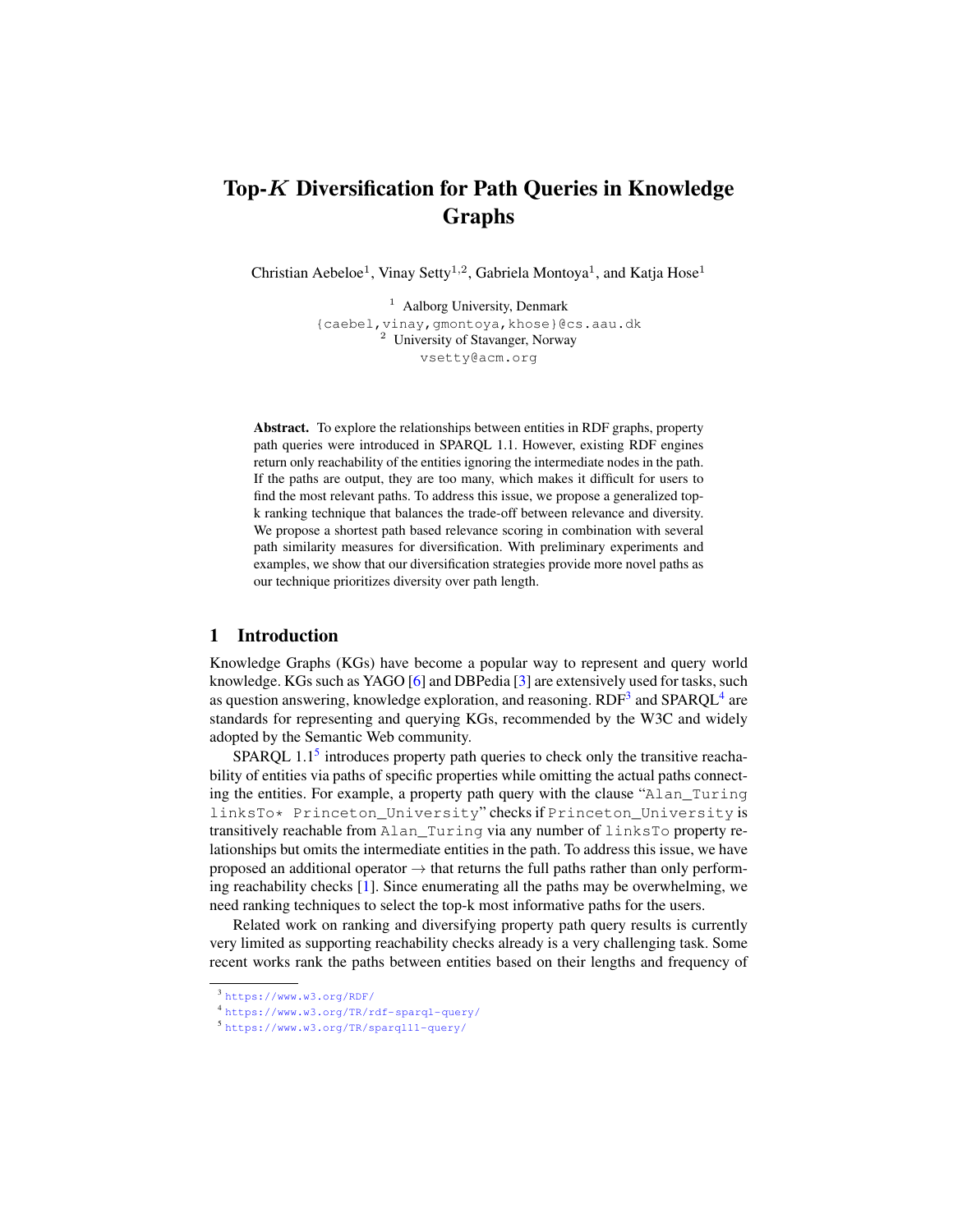resources [\[8\]](#page-3-3). However, they only support queries involving a property path with limited length rather than involving arbitrary length property paths. Therefore, we need a general top-k ranking technique supporting arbitrary property path queries.

Selecting paths based on top-k shortest path ranking is a good strategy in general, but shortest paths may have several redundant resources (entities and properties). Therefore, it is also essential to apply *diversification* techniques to avoid redundancy, while still minimizing the path lengths. However, existing techniques do not balance the tradeoff between path lengths and diversity. Path diversification using the Jaccard similarity measure has been proposed before which works well in some cases [\[8\]](#page-3-3). But Jaccard measure treats paths as sets and ignores the order of entities. To the best of our knowledge, there are no diversification measures considering the semantics of paths.

To address these issues, our contributions in this paper are: (1) we formulate a generalized top-k ranking technique for property paths that balances the trade-off between path lengths and diversity. (2) we then propose the Levenshtein similarity measure for respecting path semantics. (3) we perform preliminary evaluations and compare the effectiveness of the two diversification strategies using an evaluation metric to measure novelty and average path lengths.

## 2 Diversification Metrics for Property Paths

Given a property path query  $Q$  and the set of all relevant paths  $R$ , our goal is to select  $S \subseteq R$  to maximize the objective given below:

<span id="page-1-0"></span>
$$
Div P(R) = \underset{S \subseteq R}{\arg \max} \sum_{P_i \in S} (1 - \lambda) \cdot Rel(P_i, R) + \lambda \cdot (1 - Sim(P_i, S)) \quad s.t. |S| = k \quad (1)
$$

Where  $Rel(P_i, R)$  is a function quantifying the relevance of a path  $P_i$  to a query Q with result set  $R$ . Each path  $P$  contains a set of entities and property edges connecting them, which we call "resources", and each path has a path length represented as  $|P|$ , which corresponds to the total number of resources in the path.

To avoid paths with redundant resources, the objective function in Equation [1](#page-1-0) aims at balancing relevance  $(Rel)$  and similarity  $(Sim)$  among paths in S. The trade-off between these two scores is balanced by a user-specified diversification parameter  $0 \leq$  $\lambda \leq 1$ . If  $\lambda = 0$ , we rank the paths purely according to their lengths. On the other hand, if  $\lambda = 1$ , the k most dissimilar paths according to some similarity measure irrespective of their path lengths are chosen. Computing a solution for  $DivP(R)$  is known to be NP-hard [\[4\]](#page-3-4). However, since the objective follows the submodularity property, there are known greedy heuristics for solving it approximately [\[1,](#page-3-2) [7\]](#page-3-5).

In this paper, we quantify the relevance relative to the shortest path in the result set. A path is more relevant if its path length is closer to the shortest path's length. We compute the normalized relevance score as  $Rel(P_i, R) = (\min_{P_j \in R} |P_j|)/|P_i|$ . We can also use other scoring models such as weighted path lengths and informativeness measures [\[8\]](#page-3-3). In this paper, we explore several Sim functions that we can use for diversification.

**Jaccard similarity:** The simplest way to quantify the overlap in paths is to treat them as sets and compute the Jaccard similarity value. Jaccard similarity is defined as:

$$
Sim_J(P_i, S) = \max_{P_j \in S, P_j \neq P_i} \frac{|P_i \cap P_j|}{|P_i \cup P_j|}
$$
\n<sup>(2)</sup>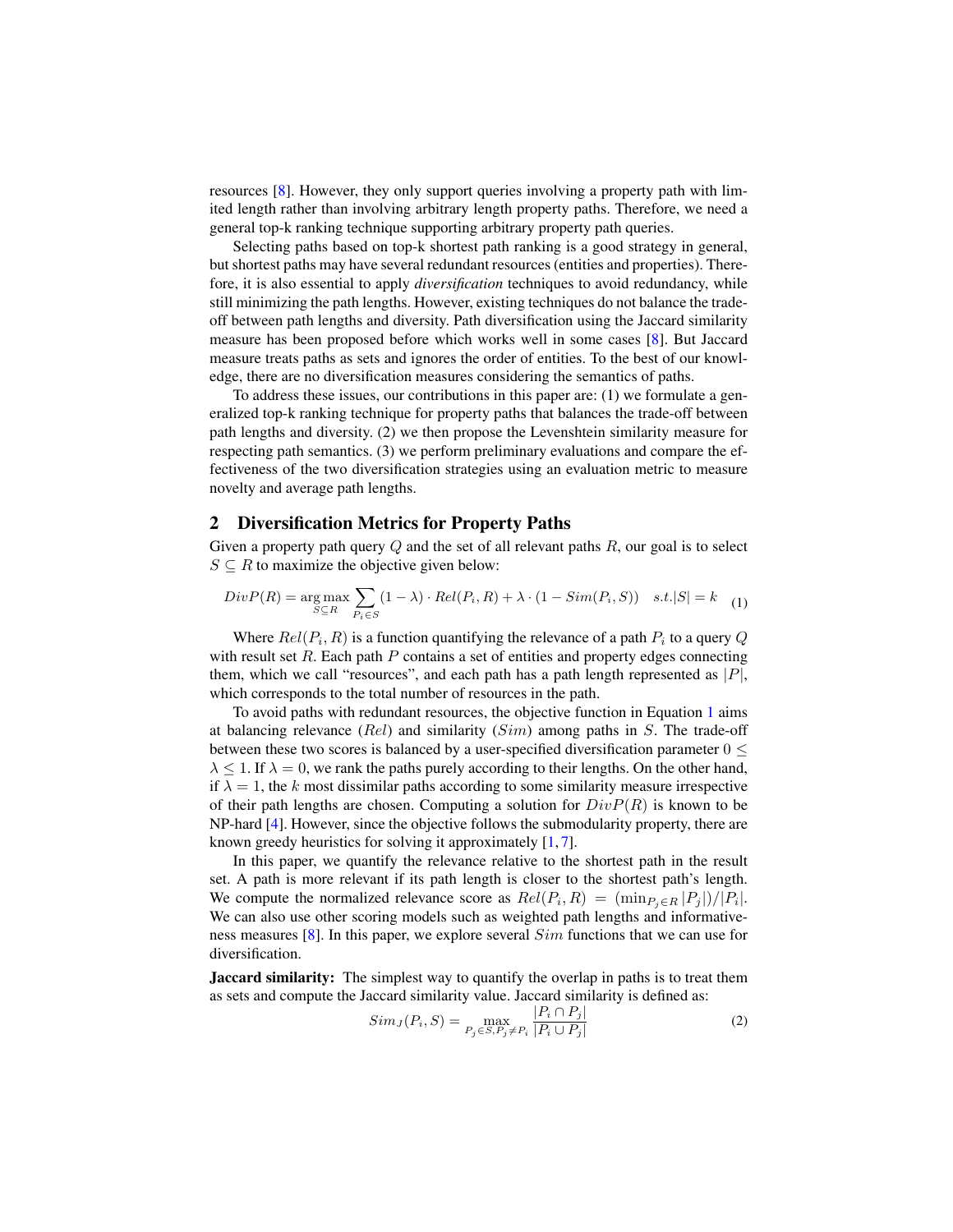Since Jaccard similarity captures the overlap in paths by treating them as sets, it ignores the order of resources in the paths. Intuitively,  $Sim_J$  cannot distinguish between two paths with identical resources but connected in a different order. To address this issue, we need a similarity measure that preserves the order of sequences.

Levenshtein similarity: To quantify the path sequence similarity, we adapt the Levenshtein distance  $[5]$  (LD), which is largely used to quantify the distance between two strings as the minimal number of insertions, deletions, and substitutions of one character for another that will transform one string into the other. For diversification of property paths, in Equation [1,](#page-1-0) we normalize the similarity value computed from LD as follows:

$$
Sim_L(P_i, S) = \max_{P_j \in S, P_j \neq P_i} 1 - \frac{LD(P_i, P_j)}{max(|P_i|, |P_j|)}
$$
(3)

## 3 Evaluation

For evaluation we use YAGO  $[6]$ , which contains  $1+$  billion triples. To evaluate the effectiveness of the aforementioned diversification metrics, we define an evaluation metrics inspired by the novelty metric used by Arnaou et al. [\[2\]](#page-3-7). Evaluations are performed on sets of top-k paths of R,  $[P_1, ..., P_k]$  $[P_1, ..., P_k]$  $[P_1, ..., P_k]$ , sorted according to Equation 1 in descending order. We define an evaluation metric Nov to capture the *novelty* based on the fraction of unseen elements of each path in the top-k results:

<span id="page-2-0"></span>
$$
Nov(P_i, [P_1, ..., P_k]) = \frac{|\mathcal{F}(P_i) \setminus \bigcup_{1 \leq j < i} \mathcal{F}(P_j)|}{|\mathcal{F}(P_i)|} \tag{4}
$$

Where  $\mathcal{F}(P_i)$  is a function for computing the set of elements in the path  $P_i$ . Here we observe that the set of elements of a path can be at the granularity of *resources* or *triples*. The former treats each unseen individual resource such as entities and properties in the path as a novel element, while the latter considers novel elements at the granularity of triples. Therefore, we define two variants of  $Nov-Nov_R$  and  $Nov_T$  which replace  $\mathcal{F}(P_i)$  in Equation [4](#page-2-0) with  $resources(P_i)$  and  $triples(P_i)$  respectively, representing set of resources and triples in the path  $P_i$  respectively. Intuitively,  $Now_T$  captures the novelty of a path respecting semantics of paths.

<span id="page-2-1"></span>Table 1. Mean novelty and path length values for top-10 paths

|     | $Now_R$ |                                                             | $Now_T$ |      | Path length |      |
|-----|---------|-------------------------------------------------------------|---------|------|-------------|------|
|     |         | Jaccard Levenshtein Jaccard Levenshtein Jaccard Levenshtein |         |      |             |      |
| 0.0 | 0.54    | 0.54                                                        | 0.93    | 0.93 | 2.00        | 2.00 |
| 0.2 | 0.62    | 0.59                                                        | 0.97    | 0.95 | 2.00        | 2.00 |
| 0.4 | 0.65    | 0.60                                                        | 0.97    | 0.96 | 2.18        | 2.18 |
| 0.6 | 0.69    | 0.66                                                        | 0.99    | 0.98 | 2.83        | 2.87 |
| 0.8 | 0.82    | 0.71                                                        | 0.98    | 0.99 | 4.97        | 3.57 |
| 1.0 | 0.81    | 0.69                                                        | 0.96    | 0.98 | 5.95        | 3.92 |

We perform evaluations on [1](#page-2-1)0 randomly chosen queries. Table 1 shows the mean novelty metrics and path lengths, when varying the  $\lambda$ -values from 0 to 1.0, with  $k = 10$ . When  $\lambda = 0$ , we observe that the novelty and the path lenghts are identical for both approaches. This is expected, as the paths are ranked solely based on the path length and diversification plays no role.